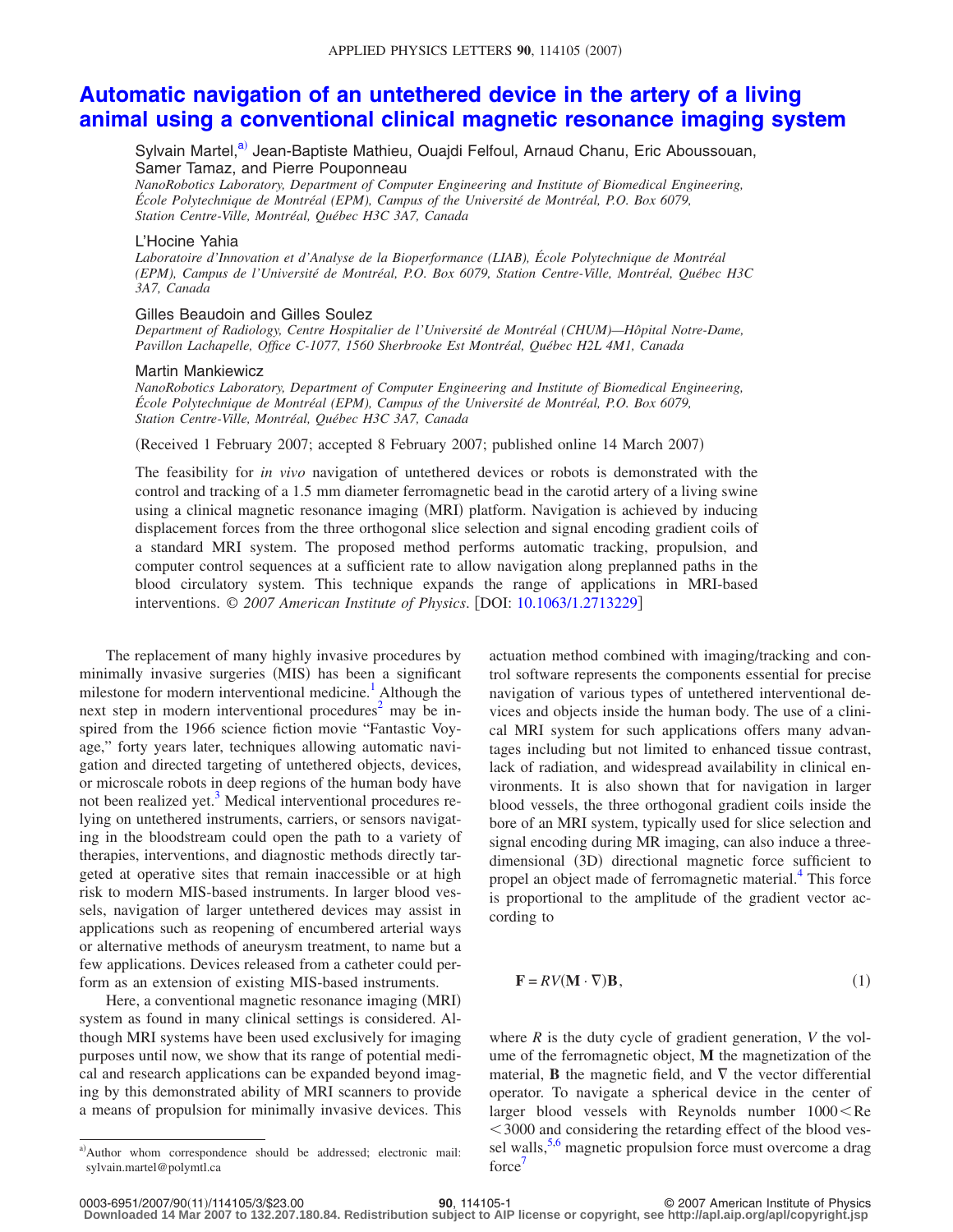<span id="page-1-0"></span>

FIG. 1. (A) Overview of the real-time navigation MRI sequence for the displacement and control of the magnetic sphere. (B) In vivo control of a 1.5 mm ferromagnetic sphere along 11 waypoints inside the carotid artery of a living swine: tracking and propulsion gradient histories. In (a) and (c) time varying line shows sphere position along the corresponding axis. Horizontal lines represent waypoints 1, 2, and 3 targeted by the magnetic sphere. Vertical dotted lines indicate a target waypoint change during oscillation phase. (b) and (d) show gradient amplitudes as a function of time. The *Y* axis is not displayed for clarity since no vertical control gradients was required during this particular experiment.

$$
|\mathbf{D}| = \frac{1}{2}\rho \left(\frac{u_t}{1 - \lambda^{1.5}}\right)^2 AC_{\text{Dsphere}}, \quad \lambda < 0.6,\tag{2}
$$

where  $\rho$  is the density of blood,  $A$  the frontal area of the immersed body,  $u_t$  the terminal velocity of the device,  $\lambda$  is the ratio between the spherical device's diameter *d* and the vessel's diameter, and C<sub>Dsphere</sub> the drag coefficient,

$$
C_{\text{Dsphere}} \approx \frac{24}{\text{Re}} + \frac{6}{1 + \sqrt{\text{Re}}} + 0.4, \quad 0 \le \text{Re} = \frac{\rho ud}{\mu} \le 2
$$
  
× 10<sup>5</sup>, (3)

where  $u$  and  $\mu$  are the relative velocity between the immersed device and the blood and the viscosity of blood, respectively.

Endovascular navigation made possible by integrating propulsion and tracking events within control software that deals with their time sequencing as well as with real-time, physiological, and technological constraints is presented in Fig.  $1(a)$  $1(a)$ . The navigation sequence coordinated through custom developed proprietary software modules embedded in the MRI system consists of two events: a synchronization event responsible for the controller routine to be called that lasts for 0.6 ms and a propulsion phase and tracking acquisition event that lasts for 41 ms. While the latter event is **Downloaded 14 Mar 2007 to 132.207.180.84. Redistribution subject to AIP license or copyright, see http://apl.aip.org/apl/copyright.jsp**

<span id="page-1-1"></span>

FIG. 2. *In vivo* automatic navigation of a 1.5 mm ferromagnetic bead inside the carotid artery of a living swine. The trajectories are superimposed over an x-ray angiography. The line of dots over the artery shows actual displacement of the bead. The circles (20 mm diameter) around each waypoint show precision tolerance region. Arrows show the direction of displacement. Image A, the bead travels through waypoints 1 and 2 and reaches the precision region of waypoint 3. Target waypoint changes from waypoint 3 to waypoint 2 (image B). Images C and D show two subsequent round-trips as target waypoint switches from waypoint 2 to waypoint 3 alternatively.

running, a processing time and a communication time are required for the control routine to be completed and the command to be sent to the running sequence, setting the minimum duration of the latter event with a maximum duration set by power limitations from the gradients applied during the tracking and propulsion phases. A longer duration provides more magnetic propulsion force but increases the loading level on the gradient coils and amplifiers. Hence, the 41 ms duration was determined to be the maximum level of power dissipation the MRI scanner used for the experiment could sustain.

A ferromagnetic 1.5 mm (0.0136 g) diameter chrome steel sphere (Salem Specialty Balls Company, Canton, CT) was used for the experiment. Its magnetization  $M_{1.5 T}$  $= 1.35 \times 10^6$  A/m was measured at *B*<sub>0</sub>= 1.5 T (Walker Scientific VSM, Worcester, MA) being the field present inside the bore of the MRI system used (Siemens Magnetom Avanto 1.5 T, Erlangen, Germany). A spherical shape was chosen instead of a prolate spheroidal shape that minimizes drag force $8-10$  since a ferromagnetic body tends to maintain its original orientation along the  $B_0$  field inside the MRI bore. Hence, the symmetry of a spherical body although not optimal for a predetermined direction of motion is still a suitable and simple compromise for general two-dimensional and 3D navigations.

The tests were performed with real-time MRI positional accuracy of 0.59 mm combined in a time multiplexed fashion with propulsion using the MRI imaging gradient coils and proportional-integral-derivative control. Real-time tracking bypassing MR susceptibility artifacts<sup>11</sup> caused by the ferromagnetic material was performed.<sup>12</sup>

A tracking data history during *in vivo* navigation of the ferromagnetic sphere being automatically controlled inside the carotid artery of a 25 kg living swine (Supplementary Movie [1](#page-1-0), see Ref.  $13$ ) is depicted in Fig.  $1(b)$  and Fig. [2.](#page-1-1) Ten round-trips were programmed and achieved during this test.